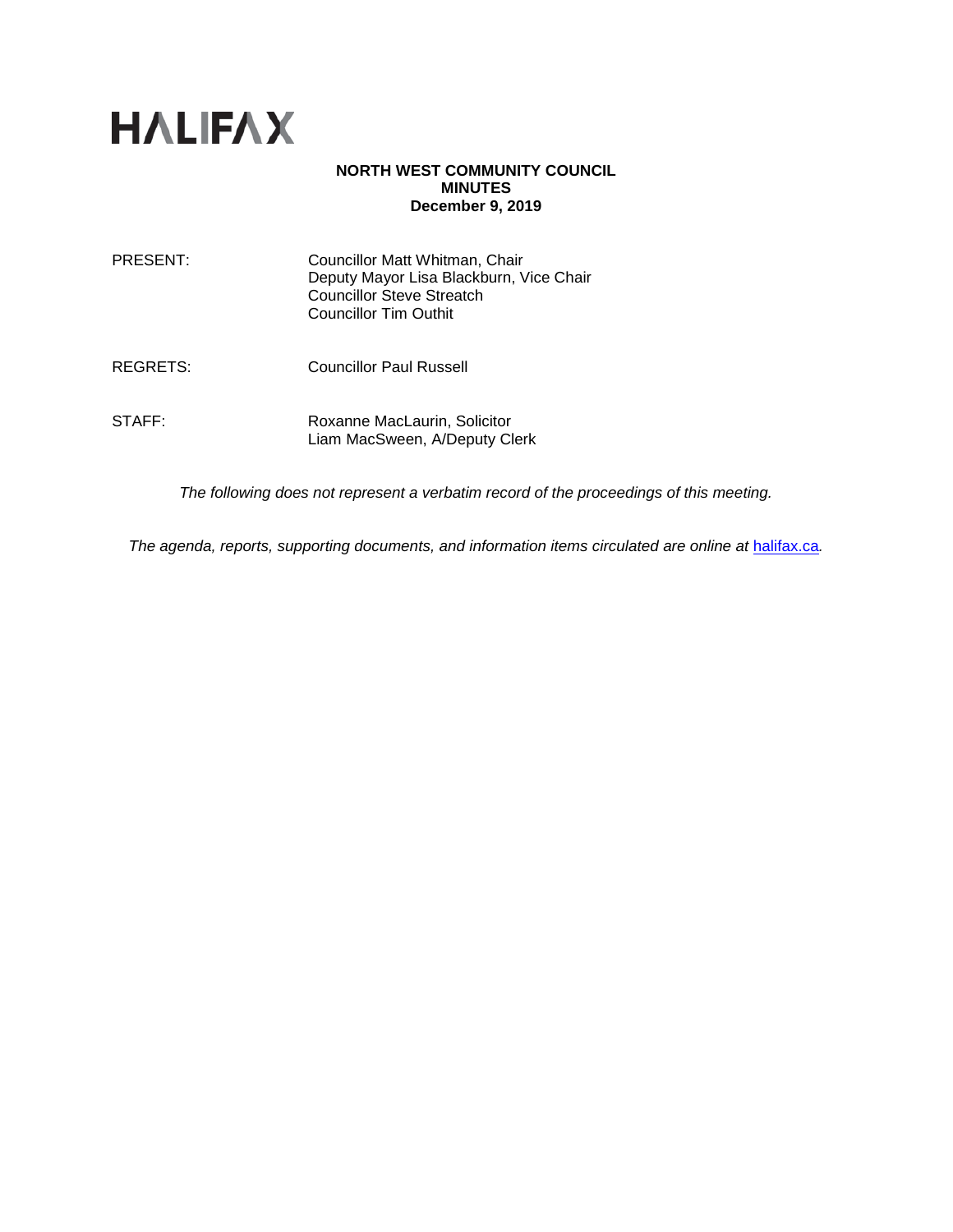*The meeting was called to order at 7:05 p.m. Community Council moved into an In Camera (In Private) session at 7:38 p.m. and reconvened at 7:44 p.m. Community Council adjourned at 7:44 p.m.*

# **1. CALL TO ORDER**

Councillor Matt Whitman called the meeting to order at 7:05 p.m. at the Bedford-Hammonds Plains Community Centre, 202 Innovation Drive, Bedford.

# **ELECTION OF CHAIR AND VICE CHAIR**

Liam MacSween, A/Deputy Clerk opened the floor for nominations for Chair of North West Community Council.

MOVED by Councillor Blackburn, seconded by Councillor Streatch

## **THAT Councillor Matt Whitman be nominated as Chair of North West Community Council.**

## **MOTION PUT AND PASSED**.

MacSween called three times for further nominations. There were none.

Councillor Whitman was acclaimed as Chair of North West Community Council.

Councillor Whitman opened the floor for nominations for Vice Chair of North West Community Council.

MOVED by Councillor Streatch, seconded by Councillor Outhit

### **THAT Deputy Mayor Lisa Blackburn be nominated as Vice Chair of North West Community Council.**

#### **MOTION PUT AND PASSED.**

#### **Councillor Whitman called three times for further nominations. There were none.**

Deputy Mayor Blackburn was acclaimed as Vice Chair of North West Community Council.

### **TABLING OF 2019 ANNUAL REPORT**

The following was before North West Community Council:

• A staff report dated December 4, 2019

Liam MacSween, A/Deputy Clerk provided a brief overview of the December 4, 2019 annual report for North West Community Council.

• **Public Participation for Annual Report**

Councillor Whitman called three times for members of the public to address North West Community Council on the 2019 Annual Report; there were none.

MOVED by Deputy Mayor Blackburn, seconded by Councillor Streatch

#### **THAT North West Community Council accept and table the 2019 Annual Report as presented.**

#### **MOTION PUT AND PASSED.**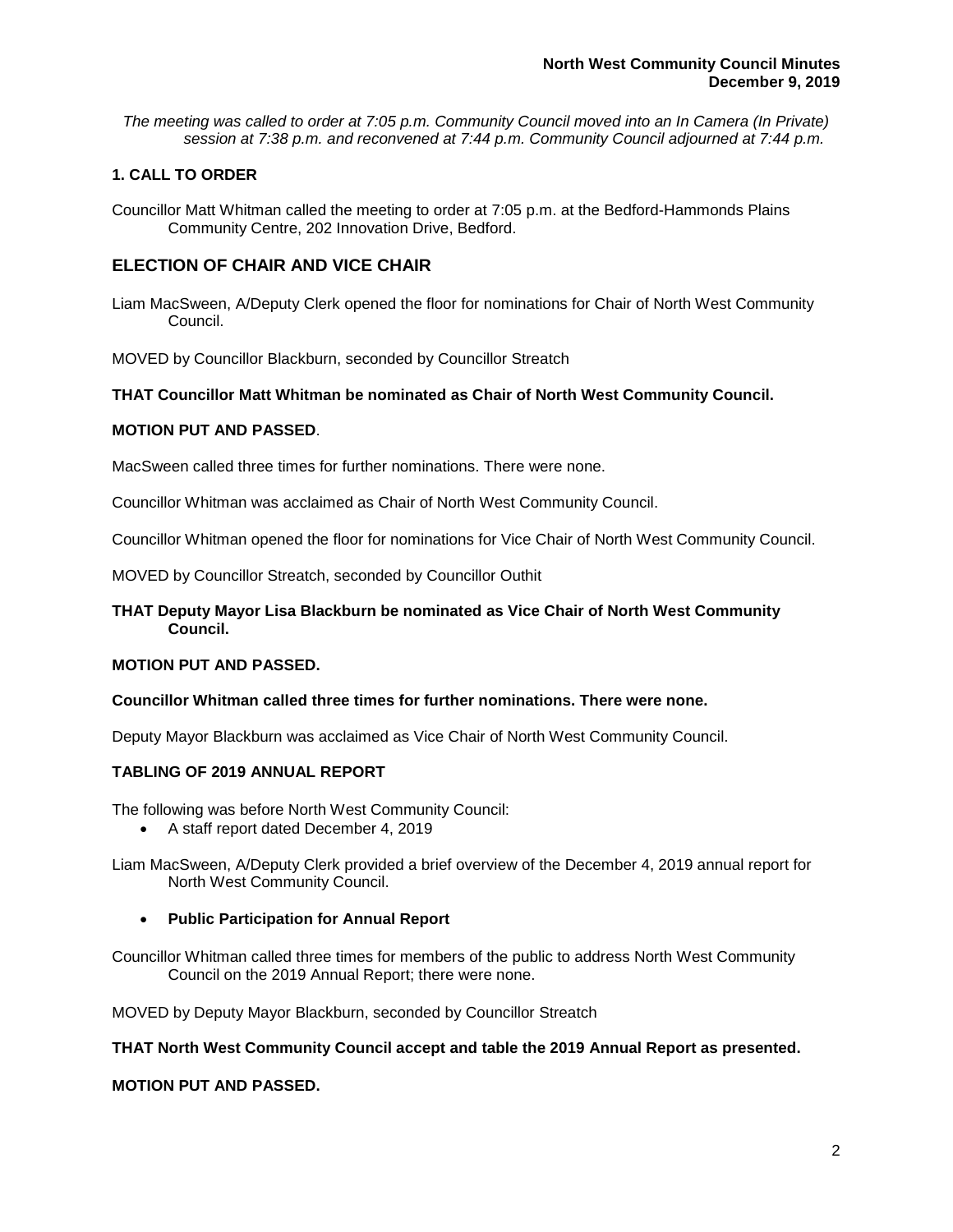### **2. APPROVAL OF MINUTES – November 4, 2019**

MOVED by Councillor Streatch, seconded by Deputy Mayor Blackburn

## **THAT the minutes of November 4, 2019 be approved as presented.**

### **MOTION PUT AND PASSED.**

## **3. APPROVAL OF THE ORDER OF BUSINESS AND APPROVAL OF ADDITIONS AND DELETIONS**

Additions: None

North West Community Council agreed by consensus to deal with Item No 15.1 as the last item of business.

MOVED by Councillor Outhit, seconded by Councillor Streatch

## **THAT the agenda be approved as amended.**

Two third majority

## **MOTION PUT AND PASSED.**

**4. BUSINESS ARISING OUT OF THE MINUTES – NONE** 

## **5. CALL FOR DECLARATION OF CONFLICT OF INTERESTS – NONE**

**6. MOTIONS OF RECONSIDERATION – NONE**

### **7. MOTIONS OF RESCISSION**

## **7.1 Rescission of North West Community Council Motion 13.2.1 - November 4, 2019 Timberlane Terrace Park and Grant Line Trail**

The following was before North West Community Council:

• A North West Community Council request for consideration form from Councillor Whitman

North West Community Council voted on the proposed recommendations separately as follows:

MOVED by Deputy Mayor Blackburn, seconded by Councillor Outhit

**THAT North West Community Council waive section 63 (3) of Administrative Order One respecting notice of motion for a motion of Rescission.**

**MOTION PUT AND PASSED** (Two third majority).

MOVED by Deputy Mayor Blackburn, seconded by Councillor Streatch

**THAT North West Community Council rescind the November 4, 2019 recommending that Halifax Regional Council authorize a one-time contribution of \$25,000 from the Hammonds Plains Area Rate surplus to the Hammonds Plains Rate Payers Association to complete the development of Timberlane Terrace Park and capital improvements to the Grant Line Trail**;

**MOTION PUT AND PASSED** (Two third majority).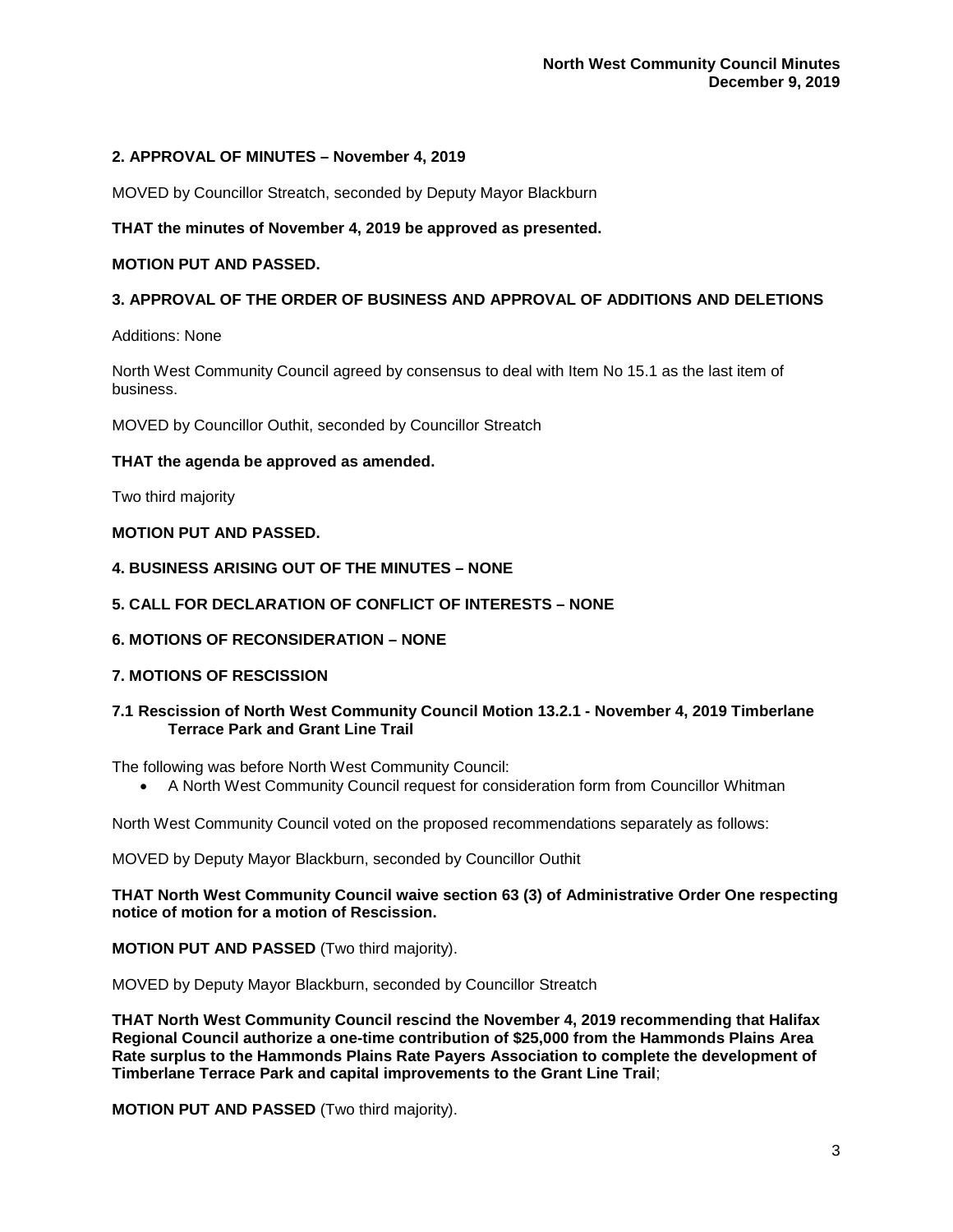MOVED by Deputy Mayor Blackburn, seconded by Councillor Outhit

**THAT North West Community Council recommend that Halifax Regional Council:**

- **Authorize a one-time contribution of \$25,000 from the Hammonds Plains Area Rate surplus to the Highland Park Rate Payers Association to complete the development of Timberlane Terrace Park; and**
- **Authorize an additional one-time contribution of \$25,000 from the Hammond Plains Area Rate surplus to the Highland Park Rate Payers Association for capital improvements to the Grant Line Trail**

**MOTION PUT AND PASSED.**

- **8. CONSIDERATION OF DEFERRED BUSINESS – NONE**
- **9. NOTICES OF TABLED MATTERS – NONE**
- **10. HEARINGS – NONE**

**11. CORRESPONDENCE, PETITIONS & DELEGATIONS – NONE** 

**12. INFORMATION ITEMS BROUGHT FORWARD – NONE**

#### **13. REPORTS – NONE**

#### **14. MOTIONS**

MOVED by Councillor Outhit, seconded by Councillor Streatch

**THAT North West Community Council convene to In Camera (In Private) to discuss a personnel matter.**

### **MOTION PUT AND PASSED.**

#### **15. IN CAMERA (IN PRIVATE)**

#### **15.1 Personnel Matter –** *Private and Confidential Report*

This matter was discussed In Camera (In Private). The following motion was ratified in public session:

MOVED by Councillor Streatch, seconded by Councillor Outhit

**THAT North West Community Council confirm the direction to staff as discussed In Camera (In Private) on December 9, 2019.**

**MOTION PUT AND PASSED.**

**16. ADDED ITEMS – NONE**

# **17. NOTICES OF MOTION – NONE**

# **18. PUBLIC PARTICIPATION**

**Lyle Mailman**, of Beaver Back provided commentary on bus service in North Beaver Bank specifically the recent removal of the Route 400. Mailman advised of a recent meeting hosted by the Community Awareness Association whereby citizens noted that losing the bus has impacted their way of life. Mailman